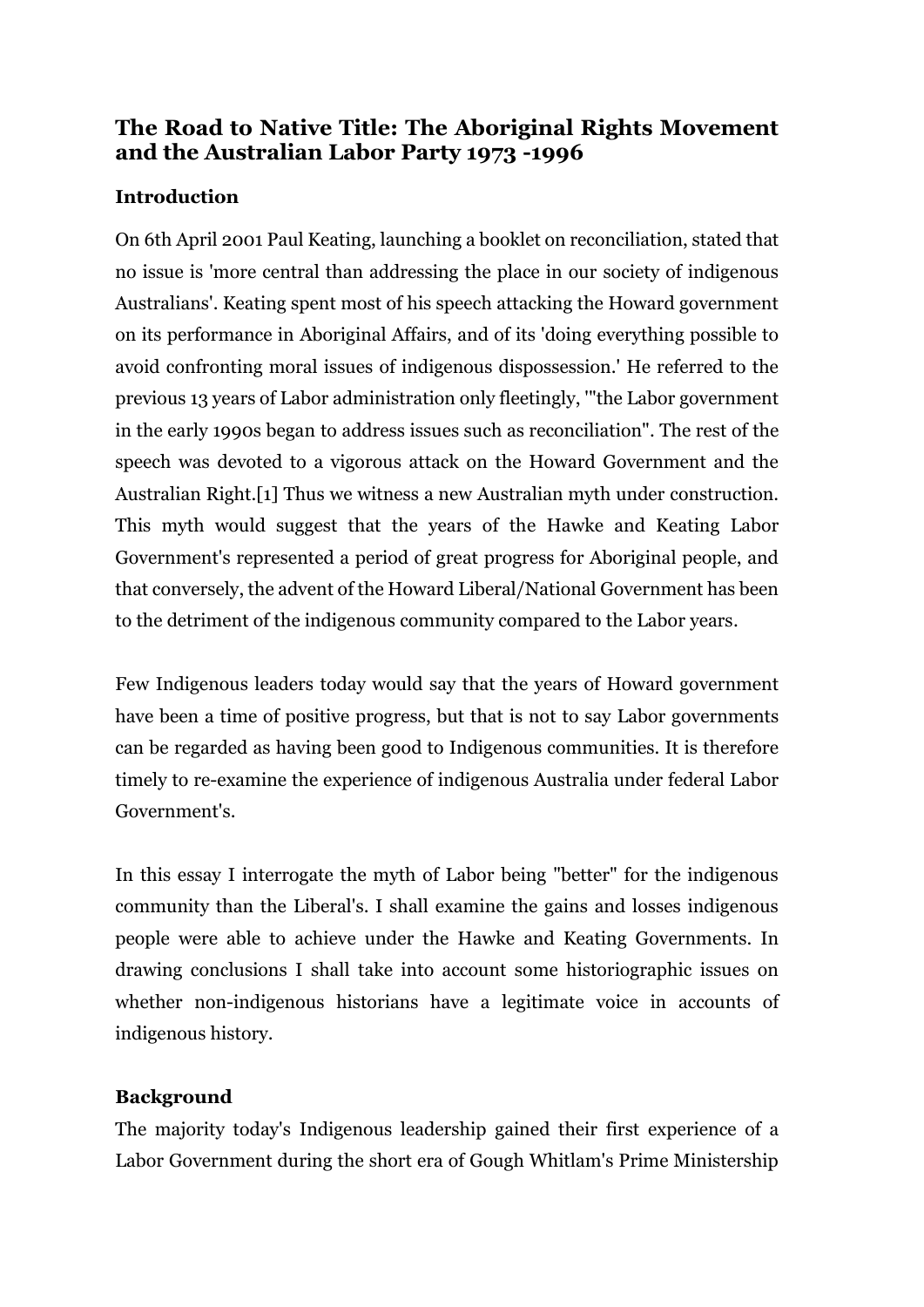1972-75. The previous Labor administration had been almost twenty-five years before and thus outside the personal experience of today's younger Indigenous leadership. Whitlam became Prime Minister at a time of great social and political upheaval and his landslide election victory in December 1972 represented a time of great expectations of reform Indigenous Australians. In 1972 the Canberra correspondent for the Melbourne Age, Michelle Grattan wrote that the Aboriginal Embassy protest had, 'focussed attention all over the world on the plight and problems of the Aborigines'. She went on, "Just to maintain the "embassy" opposite Parliament House for six Months was a feat in itself. It must have brought home to white Australians how deeply the land rights issue goes with most Aborigines."[2]

Within weeks of Whitlam taking power, to the radical Aboriginal activists who had organised the Aboriginal Embassy it seemed that the promised reforms would come to fruition. Peter Read said of that period,

*In no field of government activity was Labor's slogan 'It's Time' more appropriate than in Aboriginal affairs. Whitlam, at the head of an energetically reformist government, came to power in December 1972 and almost immediately created the Department of Aboriginal Affairs…The government abolished the law which prevented Aborigines leaving the country without permission, established a commission to determine how (not if) land rights should be granted…dropped the charges against those arrested at the embassy, stepped up recruitment of Aborigines to the public service and froze uranium mining in the Northern Territory.[3]*

But very quickly the Aboriginal community's high expectations were dashed as Whitlam's first Minister for Aboriginal Affairs, Gordon Bryant, proved to be particularly inept in his dealings with the Aboriginal leadership that had emerged in the late 1960s and early 1970s. Bryant, as an 'old guard' member of the Federal Council for Aborigines & Torres Strait Islanders (FCAATSI), had been one of the whites in FCAATSI who had opposed the attempted indigenous takeover of the organisation at its 1970 Easter annual conference. In doing so he had alienated the 'new' indigenous leadership with whom he was now expected to deal.[4] Bryant also alienated his own Departmental head, Barrie Dexter, who he ' distrusted' and who 'he believed contrived to keep him uninformed.' [5]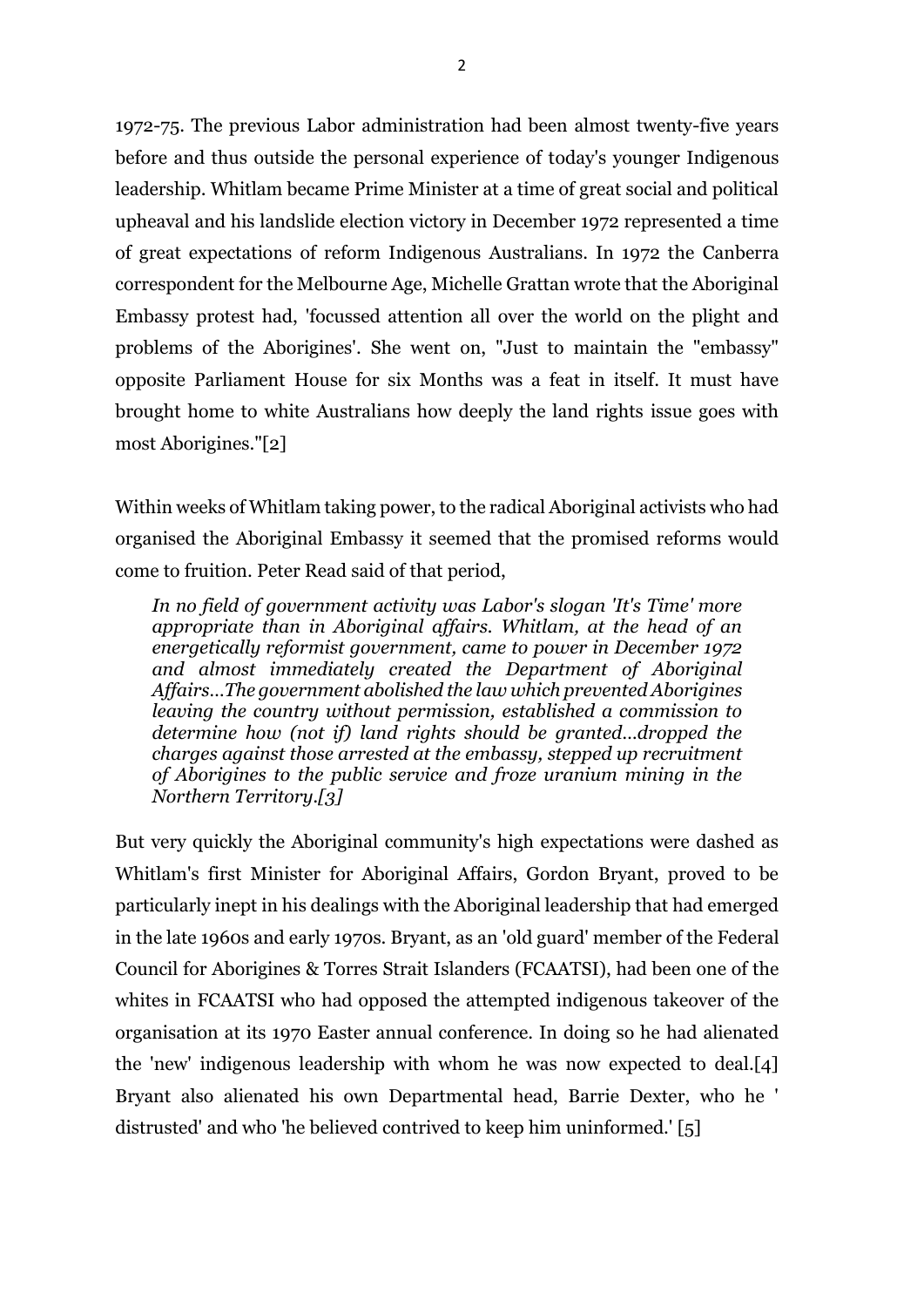Alienating both his potential allies as well as his enemies, Bryant was destined not to last long and he didn't. Peter Read observed that by October 1973, 'it seemed as though everyone in Aboriginal Affairs was fighting somebody else',[6] and Bryant was replaced by Senator Jim Cavanagh, who was described as previously 'been no particular friend of Blacks in the Adelaide plasterer's union.'[7] Robert Tickner complains about the portrayal of the Whitlam government's administration of Aboriginal Affairs as 'accident-prone and tempestuous', and blames 'political point-scoring' for the demise of Bryant.[8] But the simple reality seems to have been that Whitlam was gravely negligent in making his first two Ministers for Aboriginal Affairs men who seemed incapable of dealing sensitively with their constituent community. Thus, in no time at all, Senator Cavanagh was embroiled in conflict with the most senior Aboriginal public servant in his Department, Charlie Perkins. Robert Tickner's sanitized version of the subsequent events reads,

### *There was a bitter falling out between Mr Perkins and his minister, and public service disciplinary charges were brought against him, only to be dropped finally at the insistence of Prime Minister Whitlam.[9]*

Whereas Perkins biographer Peter Read paints a detailed picture of a hapless, inept and inflexible Minister at war with both his senior Aboriginal public servant and the Labor initiated indigenous representative body the National Aboriginal Consultative Committee (NACC). Minister Cavanagh finally, in a exasperated address to the National Press Club on 27th February, conceded that the past year had been a 'disaster' for Labor Aboriginal Affairs policies, threatened to abolish the NACC and Charles Perkins had been suspended from DAA on Cavanagh's orders. It was at this point that Prime Minister Whitlam stepped in and ordered that Perkins' suspension be withdrawn. Until he was replaced in June 1975, Cavanagh continued to 'enjoy' a turbulent relationship with the indigenous people and organisations that he dealt with.

Long before the Whitlam government met its downfall on 11 November 1975, indigenous leaders had realised that there was a significant difference between the fine words and promises of Labor, and their deeds. Charles Perkins 'distinguished between Labor policy, of which he approved, and of Labor administration, of which he disapproved', and whilst the main thing Aboriginal leaders were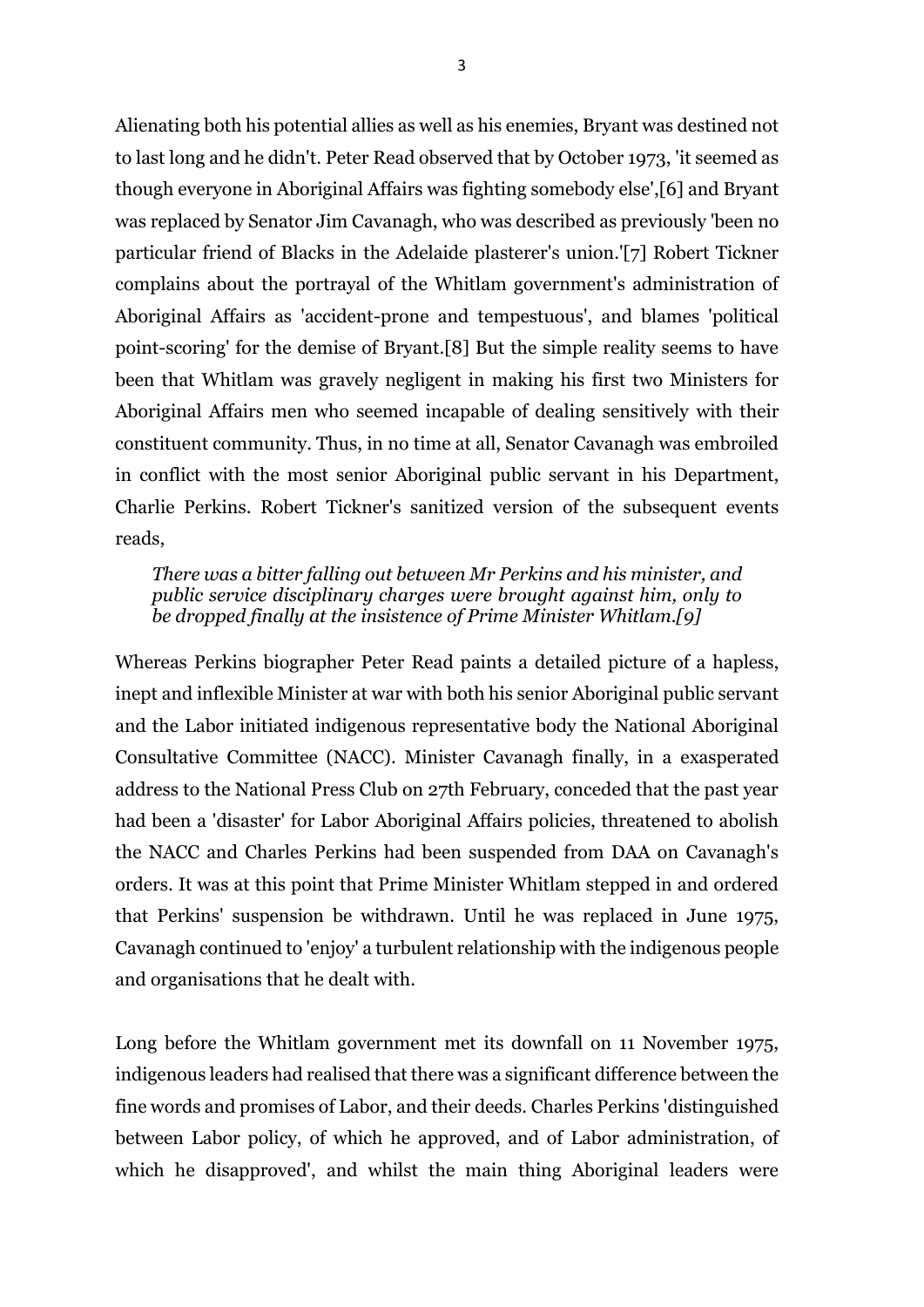claiming was, 'the principle that Aborigines should run their own affairs…No official seemed capable of accepting either the message or the messenger. The defensive administration, and the government missed both the message and the fundamental change in the opposing forces which formed that message.'[10] Thus ended the first post-war engagement between a Labor government and the indigenous community.

## **The Hawke/Keating Labour Governments 1983 – 1996**

In March 1983 Labor returned to power under the leadership of the 'silver bodgie',[11] Robert James Lee Hawke. As the dynamic secretary of the A.C.T.U., Hawke had enjoyed a high level of public profile and popularity, and even Aboriginal people were drawn into the belief that he would be a 'progressive' Prime Minister. In 1983, the main plank of Labor Party Aboriginal Affairs policy (strongly supported initially by Hawke himself) was to implement national, uniform Land Rights legislation. The Hawke government had promised to achieve this by overriding state governments 'by Commonwealth legislation if necessary.'[12] The first Hawke government Aboriginal Affairs Minister appointed was former Victorian parliamentarian, Clyde Holding, who had been shuffled off to Canberra after losing three state elections in a row as Victorian Leader of the Opposition.

Holding was an old style, cynical Labor numbers man, as he had shown a young John Button who, whilst attending his first state ALP conference, was surprised when those advocating progressive change in the 1970s Victorian ALP were booed and hissed. As Button says,

*Clyde Holding "took me aside for counseling. 'I know', he said, 'that you believe all that stuff about integrity in politics' But that's not the way it works.'"[13]*

As well as being abrasive and abrupt, Holding had the same political problem that most Ministers for Aboriginal Affairs have had; a situation that was summed up by another former Minister, Robert Tickner, when he said, Ultimately, he was like all Aboriginal Affairs ministers thus far, a non-Cabinet minister as a result of the decision of the Prime Minister of the Day, invited into the inner sanctum of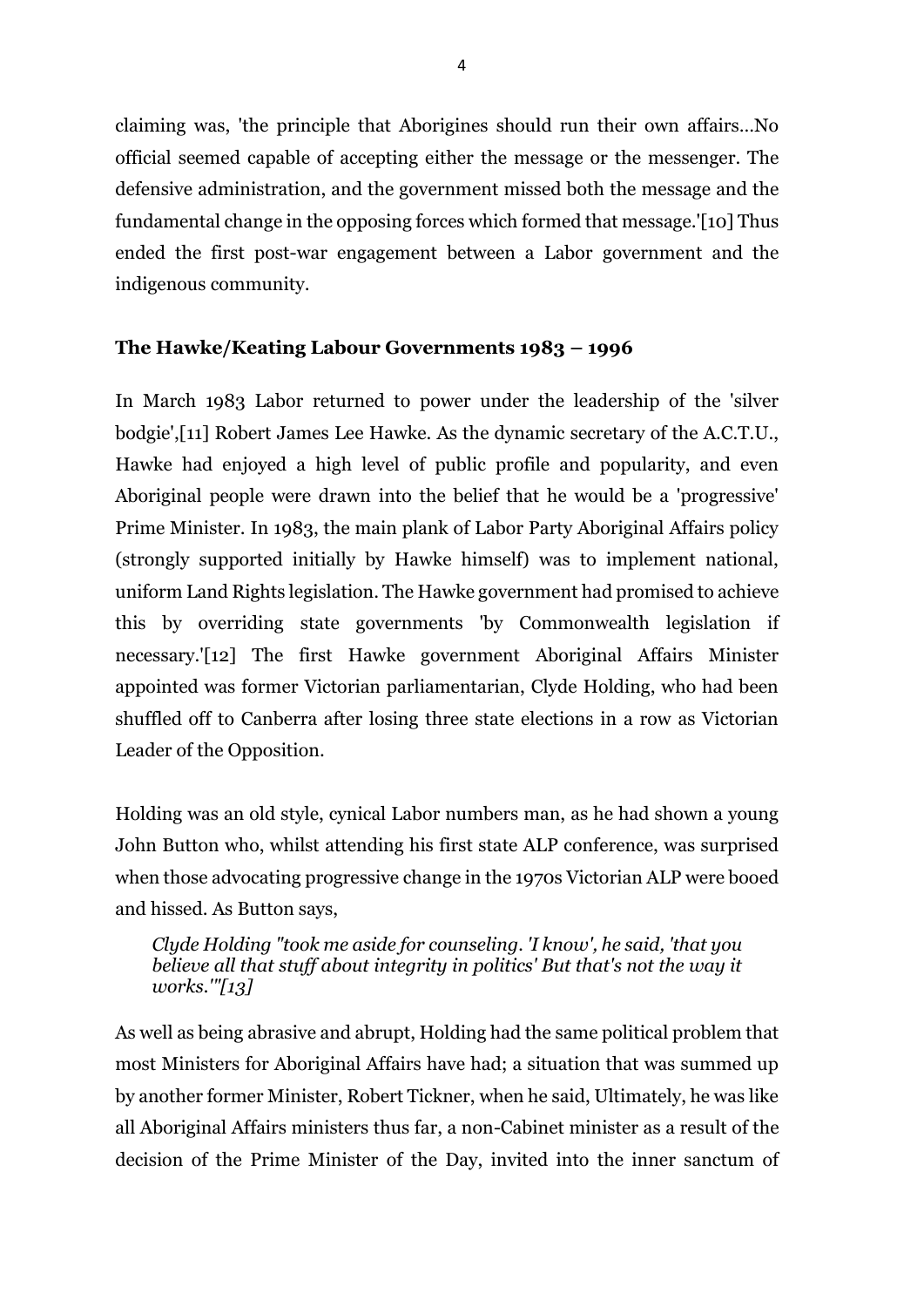Cabinet only for Aboriginal affairs issues where he would have been hopelessly outnumbered by economic rationalists who had very little empathy with Aboriginal aspirations.[14]

Tickner's account reveals two aspects of the Hawke government. Firstly, despite Bob Hawke being described as one who 'held the cause of Aboriginal rights as the nation's greatest priority and had intense personal commitment to this cause',[15] such commitment did not extend to having Aboriginal affairs portfolio represented in Cabinet. The second is that a Labor Cabinet was dominated by anti-Aboriginal (racist), economic rationalists. It was because the Hawke government was influenced by racists that it got into trouble with its proposed national uniform Land Rights legislation almost immediately.

Under pressure from a multi-million dollar publicity/propaganda campaign from the Australian Mining Industry Council (AMIC), Bob Hawke attended secret discussions with AMIC during which he 'indicated his personal opposition to the Aboriginal right of rejection' (mining veto).[16] Furthermore, when WA Labor Premier Brian Bourke then conducted a 'disgraceful states rights campaign',[17] the Hawke government began to 'water down' their proposed legislation. As Dean Jaensch succinctly put it,

*The reaction from Labor Premier Brian Burke in Western Australia was that he would not comply, and if forced by his party to do so, he would resign.Burke face an electorate in which a clear majority were opposed to Land Rights. He therefore placed his electoral future above the policy of his party. When faced with this, the federal Labor government simply withdrew the proposal, apparently willing to abandon both principle and platform rather than face a problem within a federal Labor party.[18]*

Indigenous groups were outraged at the Government's duplicity and deceit, and in October 1984 the Chairperson of the National Aboriginal Conference (NAC), Rob Riley, 'attacked the Federal Government for apparently negotiating compromises on national land rights with mining and pastoral groups without the knowledge of Aboriginal groups and for reversing its stand on Aboriginal veto on mining.'[19] Peter Read described what happened next, In Canberra 800 people arrived in mid-May for a week of demonstrations. On 14th may 1985 the shadow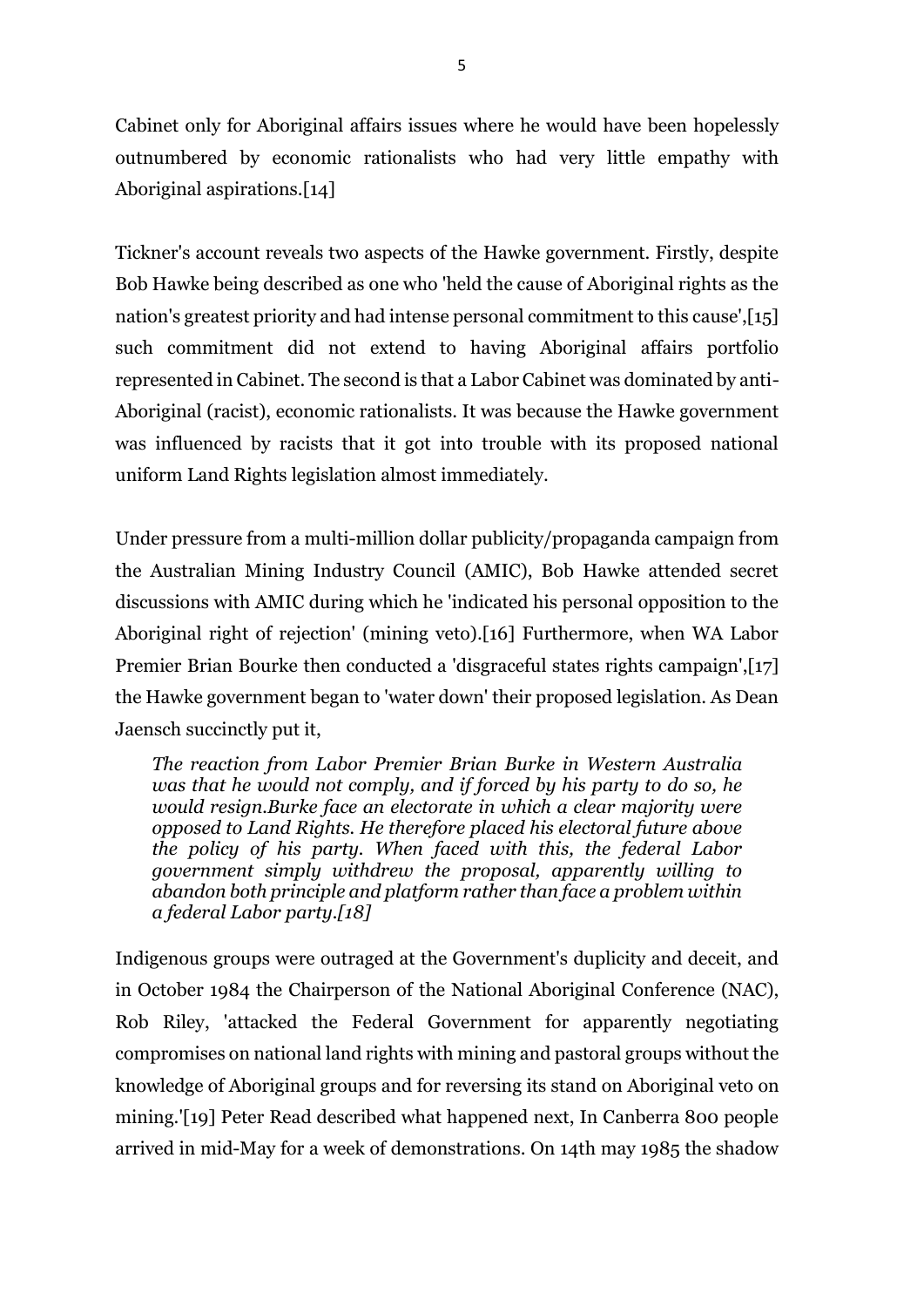Minister for Aboriginal Affairs was shouted down at a rally outside Parliament House before demonstrators unsuccessfully charged the doors. On 16th May 200 Aborigines invaded the Department of Aboriginal Affairs at Woden.[20]

The honeymoon was clearly over between the Labor government and indigenous people, and within a week Clyde Holding declared that he would defer the Commonwealth's preferred Land Rights legislation since Aboriginal people were so opposed to it, and in July admitted that introduction of the legislation was deferred indefinitely. In the words of Peter Read, 'National uniform land rights was dead'.[21] So too was any possibility of good relations between a bitter and angry Indigenous political movement.

Roberts argues that the abandonment of national land rights legislation served to emphasize the dependant status and lack of power of Aboriginal people in relation to the Australian state and that, 'This powerlessness is further illustrated by the Hawke government's amendments to the Northern Territory Land Rights Act 1976, which in effect enabled the government to allow mining on Aboriginalowned land.'[22] The Canberra Times went further, 'The Government's shameful backdown on national land rights is but the biggest symbol of the fact that to the present Government the welfare of Aborigines comes a considerable second to expediency and appeasement of powerful vested interests'[23]

Indigenous leaders now upped the ante and began threatening to disrupt the forthcoming 1988 Bicentennial celebrations. This made the Hawke government nervous, as more than 3000 Aboriginal and Islander protesters had successfully defied The QLD government ban on demonstrations at the Brisbane Commonwealth Games in 1982.[24] Furthermore, radical Aboriginal groups had established an international network in the late 1970s, establishing the London Aboriginal Information Center in 1979. By re-activating their international networks Indigenous activists posed a very real threat to Australia's reputation in the mid-1980s. Attwood and Marcus described the situation thus, In the years leading up to the bicentenary , activists like Mansell sought to take Aboriginal politics onto the international stage, whether in the form of appealing to the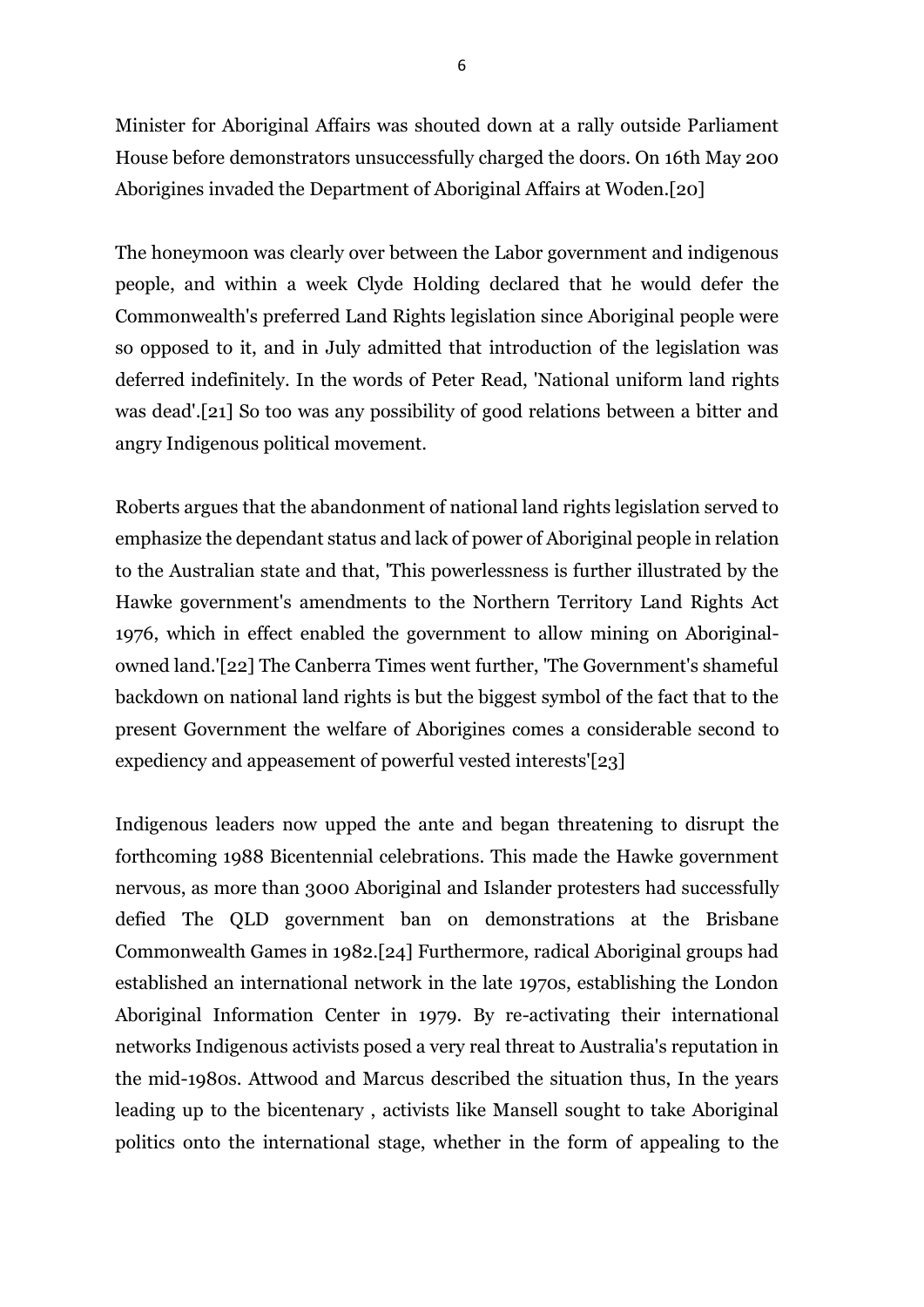United Nations and its associated agencies or to renegade governments like Libya. [25]

The Hawke government's reaction was to try and defuse the issues that activists were highlighting. On 14 July 1987 the Prime Minister announced 'that the old Department of Aboriginal Affairs would be abolished and 'a new Aboriginal and Torres Strait Islander Commission would be created with Charles Perkins as administrative head.'[26] The next week Clyde Holding was removed from the Aboriginal Affairs portfolio and replaced by Gerry Hand, who immediately announced that the new Commission would begin operation on 1 July 1988.[27] This statement was clearly aimed at placating the indigenous activists planning demonstrations for 1988 (who were by now being quoted in newspapers around the world)[28] as ATSIC was not actually set up until March 1990. Furthermore, in another attempt to appease the indigenous community, on 16 October 1987 the Government announced the establishment of the Royal Commission Into Aboriginal Deaths in Custody (RCIADIC).[29]

On 26th January 1988 in Sydney there assembled the largest political gathering of Aborigines, Islanders and their supporters in Australian history. The huge crowd peacefully marched through the streets of the city to Hyde Park where a rally celebrated with the slogan, "We Have Survived". Whilst most of Australia chose to ignore the protests, the next day on page two of the New York Times the story of the protesters and their grievances were told to the world.[30] The effectiveness of the march and rally in attracting world media attention did not go unnoticed by the later Labor Minister for Aboriginal Affairs Robert Tickner. He conceded that 'there had been very little emphasis in the lead up to 1988 on the need to address indigenous aspirations as a precondition to celebrating the bicentenary', and now both he and the government were suddenly determined to 'use the decade leading to the 2001 centenary for all it was worth to advance the struggle for indigenous rights'.[31] Thus began a new government idea to defuse future protests. A Council for Aboriginal Reconciliation.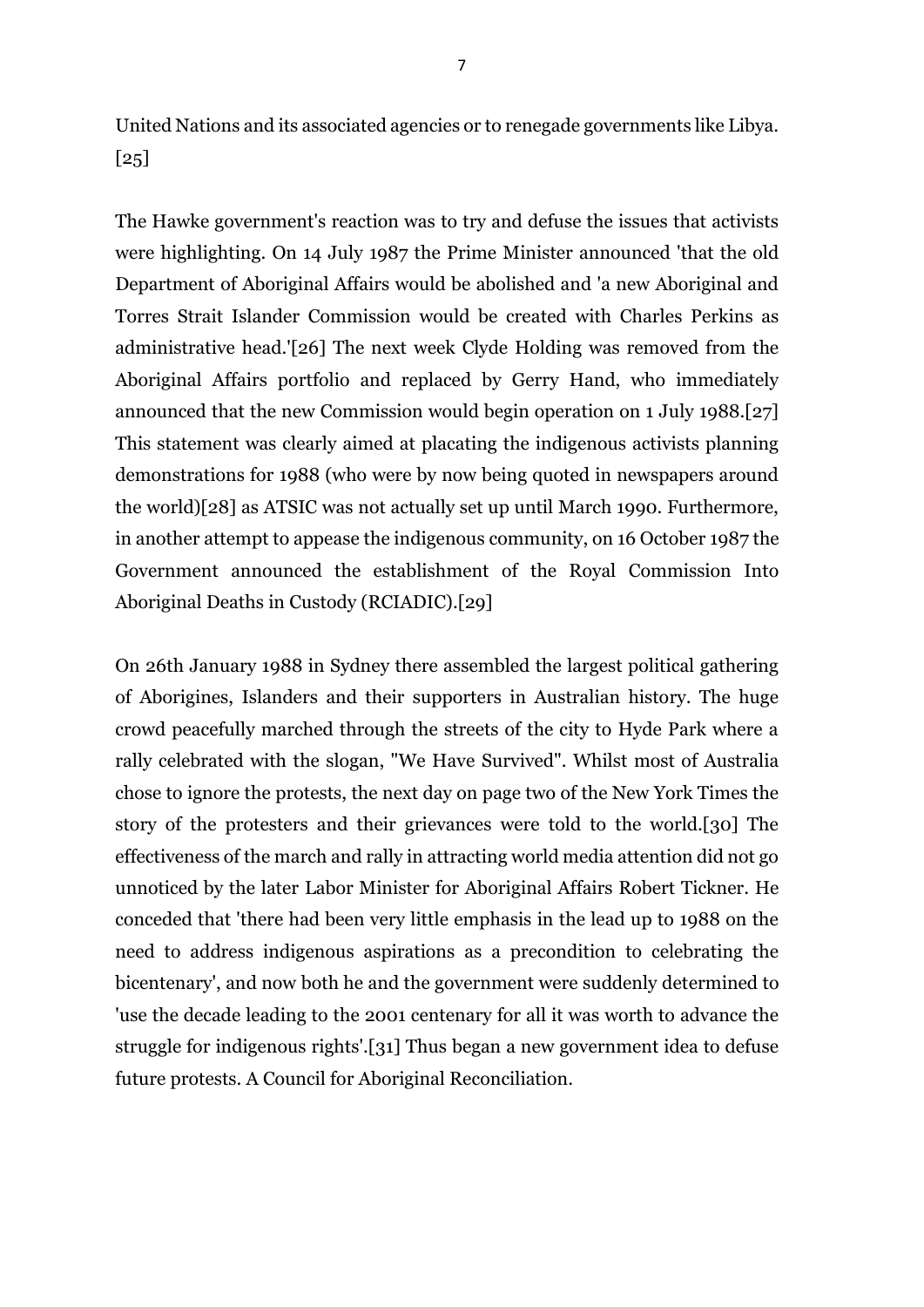At the same time as Robert Tickner was toying with the idea of a Council of Reconciliation, the new Minister Gerry Hand had began the task of establishing ATSIC. With Perkins now co-opted with the promise of the job as head of ATSIC, Hand now embarked on a lightning schedule of 'consultation' of Aboriginal communities. In six weeks in January 1988, they held fourty-six meetings and traveled over 56,000 kilometres, but were unable to gain extensive support from indigenous groups. As Read pointed out, 'some communities were more interested in what had happened to the land rights legislation on which there had also been much consultation and promise'.[32] There was more trouble as a Senate inquiry caused the government to postpone ATSIC's start-up date to May 1989. Then the Minister and Perkin's had a major falling out and on 4th November 1988 Hand had Perkins sacked as Secretary of the Department of Aboriginal Affairs, a position he had held since 29 March 1984 when Clyde Holding had appointed him.[33]

The sacking of Perkins was probably the nadir of relations between the Labor government and the indigenous community in Australia. Perkins' wife Eileen said,

*This was a government crime against the Aboriginal nation, comparable to the beheading of Pemulwuy, the taking away of the children and the imprisonment of Namatjira…he had to go. All stops were out to save the new ATSIC model - and Gerry Hand - and the credibility of the Labor Government.'History will be their judge'.[34]*

As Read noted, 'Neville Bonner observed that now the bicentenary was over and the visitors and the foreign press corps departed, Aborigines were expendable again.'[35] Gerry Hand remained as Minister only long enough to all but impose ATSIC on a skeptical indigenous community in March 1990. Charles Perkins had believed that ATSIC meant 'there was to be more, not less, ministerial power. There was to be less, not more, Aboriginal self-determination'.[36] It seemed all the more so when Canberra public servant Lois O'Donohue was ministerially appointed as Chair of ATSIC, and the indigenous people stayed away in droves from the ATSIC elections. By that time there was a new Minister, Robert Tickner, who immediately began his 'chief initiative' of a Committee of Reconciliation,[37] as well as presiding over the first ATSIC elections.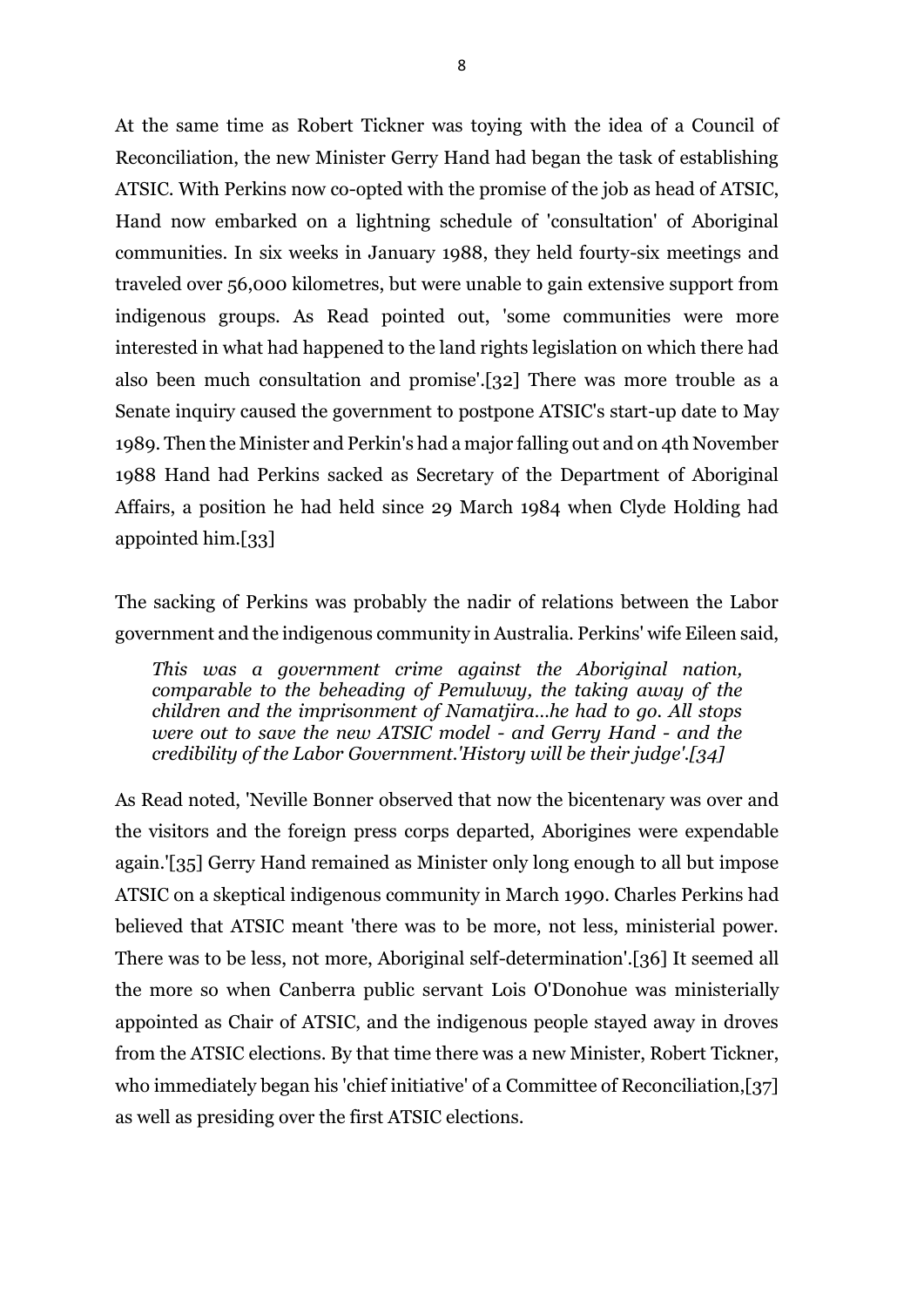The Government had a lot at stake in its creation of ATSIC and 'a critical point in the ATSIC evolution occurred during the formulation of the government's response to the Royal Commission Into Aboriginal Deaths in Custody (RCIADIC). ATSIC officials and commissioners took a leading role in achieving a whole-ofgovernment response to the Royal Commission's recommendations.'[38] Thus a small, elite group of indigenous public servants, academics and ATSIC commissioners began a process of cultivating, and being cultivated by, the Government. This elite, unrepresentative group would become indispensable during the next four years of anxiety and debate about the next major indigenous issue to confront the government, that of Mabo and native title.

On 3rd June 1992 the High Court of Australia handed down the Mabo decision[39] which, according to Robert Tickner was, 'one of the most important decisions the high court of Australia will ever deliver and elevated the process of reconciliation.'[40] But to others like Michael Mansell the Mabo decision was the opposite,

*...the Court did not overturn anything of substance, but merely propounded white domination and superiority over Aborigines by recognising such a meagre Aboriginal form of rights over land. The judges did little more than ease their own conscience of the guilt they so correctly feel for maintaining white supremacy.[41]*

David Roberts observed that, 'Estimates vary as to how many Aboriginal people will directly benefit from native title, but it is likely that the number will be relatively small, no more than 5 per cent of the Aboriginal population.' [42] Nevertheless, the Mabo decision ultimately triggered what Markus described as 'Mabo madness' and a 'conservative over-reaction.'[43] This dramatic response to the High Court decision put the Keating government under intense pressure to legislate to 'take as a matter of urgency, whatever action they can to ensure that no existing property rights are rendered invalid, or less valuable, by the High Court's decision.'[44]

After being re-elected in March 1993 Keating appointed Frank Walker as Special Minister for State, who with Tickner would be responsible for developing the government response to Mabo. Additionally, a Mabo Ministerial Committee was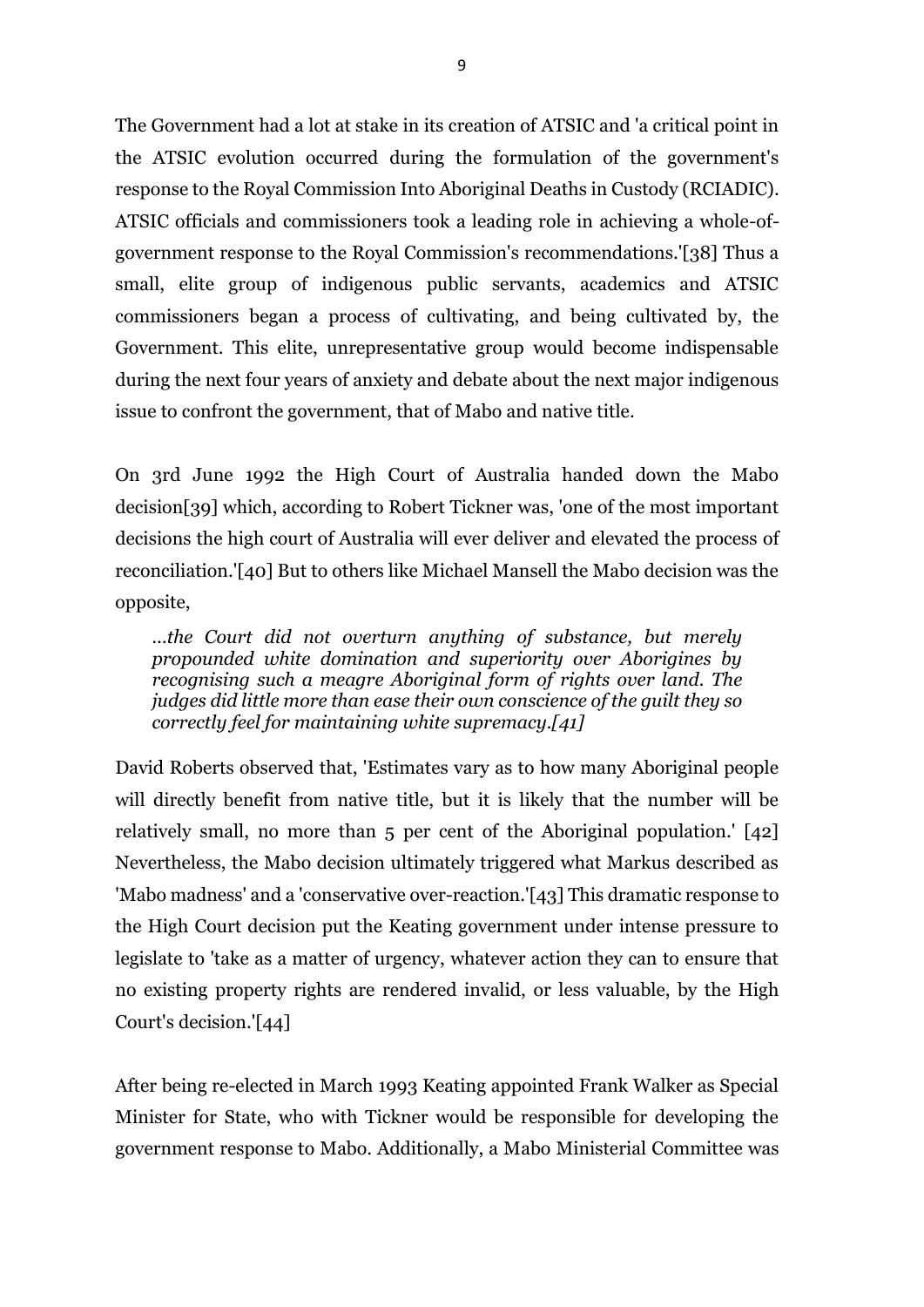established which included Ministers Duncan Kerr (acting-Attorney General), Michael Lee (Resources), Simon Crean (Primary Industries & Energy), Alan Griffiths (Industry), John Dawkins (Treasurer) and Ralph Willis (Finance). The Committee was chaired by the Prime Minister.[45]

Immediately after the election political agitation increased again when the business community 'stepped up pressure for government action to protect existing property rights.'[46] But Minister Tickner was 'demoralised' by 'the economic rationalist ethos that dominated departments such as PM&C (Prime Minister & Cabinet), Treasury and Finance meant that there was inadequate or in some cases zero commitment to indigenous social justice.'[47] Meanwhile, the indigenous 'elite' made their move when on 22nd March 1993 Lois O'Donoghue, the government-appointed Chair of ATSIC, wrote to the Prime Minister about ATSIC concerns about the Mabo decision. A week later the government-appointed Chair of the Committee of Reconciliation, Pat Dodson, also wrote to Keating and 'called for national discussions between representatives of the broader indigenous community.'[48]

The Mabo Ministerial Committee then began meetings with the various interest groups, the first with indigenous representatives being held in Parliament House on 27th April. Among the twenty-one indigenous representatives were Gularrwuy Yunupingu, John Ah Kit, Noel Pearson, Lois O'Donoghue, Patrick Dodson, Rob Riley, and Peter Yu. Rob Riley warned the Prime Minister, 'don't exclude us from the process'.[49] But one month later, the fear expressed by Riley appeared fully justified when Frank Walker and the Prime Minister gave approval in principle to the NT Chief Minister's plan to legislate 'to secure the mining leases of McArthur River mine.' Indigenous leaders reacted with outrage with Rob Riley declaring,

*when the deal was done on McArthur River, not only did Paul Keating kick Aboriginal people in the guts, but he lost the opportunity of being recorded in history as the Prime Minister who was able to address social justice issues concerning Aboriginal people. It will take a power of persuasion for him to be able to convince people like myself and other Aboriginal people that we should give him the chance again.[50]*

Events began to move fast with the Wiradjuri people lodged a Mabo-style claim for native title over one-third of the State of NSW[51] and the federal government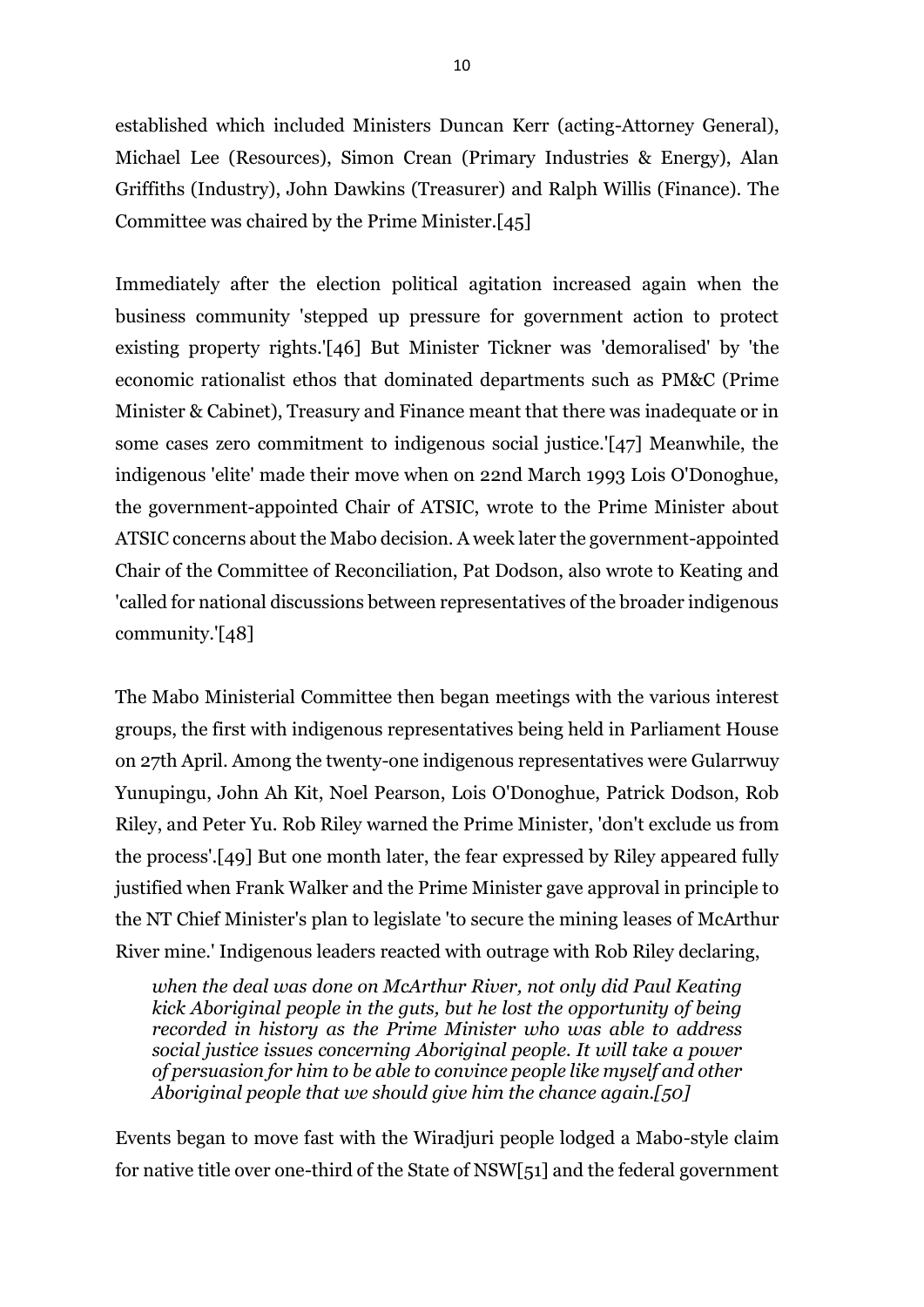holding talks about native title with the State premiers whilst Aboriginal groups protested outside. One of those protestors was a Geoff Clark, representing the newly formed Aboriginal Provisional Government (APG), who on that day said, 'The fact that we are sitting outside when our interests are being negotiated inside is inappropriate…'.[52] He need not have worried as there was little chance of agreement between the federal government and some of the recalcitrant state governments. The 'debate' raged on, as Robert Tickner remembered,

*it is difficult to convey the extent to which Mabo engulfed Australia during 1993. For much of the year, hardly a day went past when there was not some new development in the debate. The words were often hateful, and the pressure on the key participants was relentless.[53]*

But Tickner also insinuates deeply entrenched racism within the Mabo Ministerial Committee as being another factor that the indigenous people were confronted with, although he is to coy to name names.[54] On the 3 July the Wik people of north Qld lodged a significant native title claim that, in the climate of paranoia that had been whipped up after the Mabo decision, generated even more fear and loathing in the heartlands of white Australia. On 27 July a federal Cabinet meeting decided that ' Aboriginal people would have rights to negotiate with miners and others, with unresolved disputes to be determined by the Native Title Tribunal to be created by the proposed legislation.'[55] On 3 August 1993 at Eva Valley Station, 100 kilometres east of Katherine in the NT, a major meeting of indigenous representatives issued a statement in which they rejected the government's proposed native title act and instead called for 'legislation to advance Aboriginal rights to land' and for the commonwealth to exclude the states from involvement in indigenous issues.[56]

At a media conference, an angry Keating attacked the Eva Valley statement and Mick Dodson in particular for a critical speech Dodson had made in Geneva a few weeks earlier. He at the same time praised Sol Bellear and Noel Pearson for their 'supportive comments'. Yet virtually all of the Aboriginal leadership were still hostile to the way in which the government was proceeding, and on 8 October a group that included O'Donoghue, Mick Dodson and Noel Pearson held a press conference in Canberra in which they attacked the Keating government. As a result the Prime Minister began negotiations with Lois O'Donoghue and a small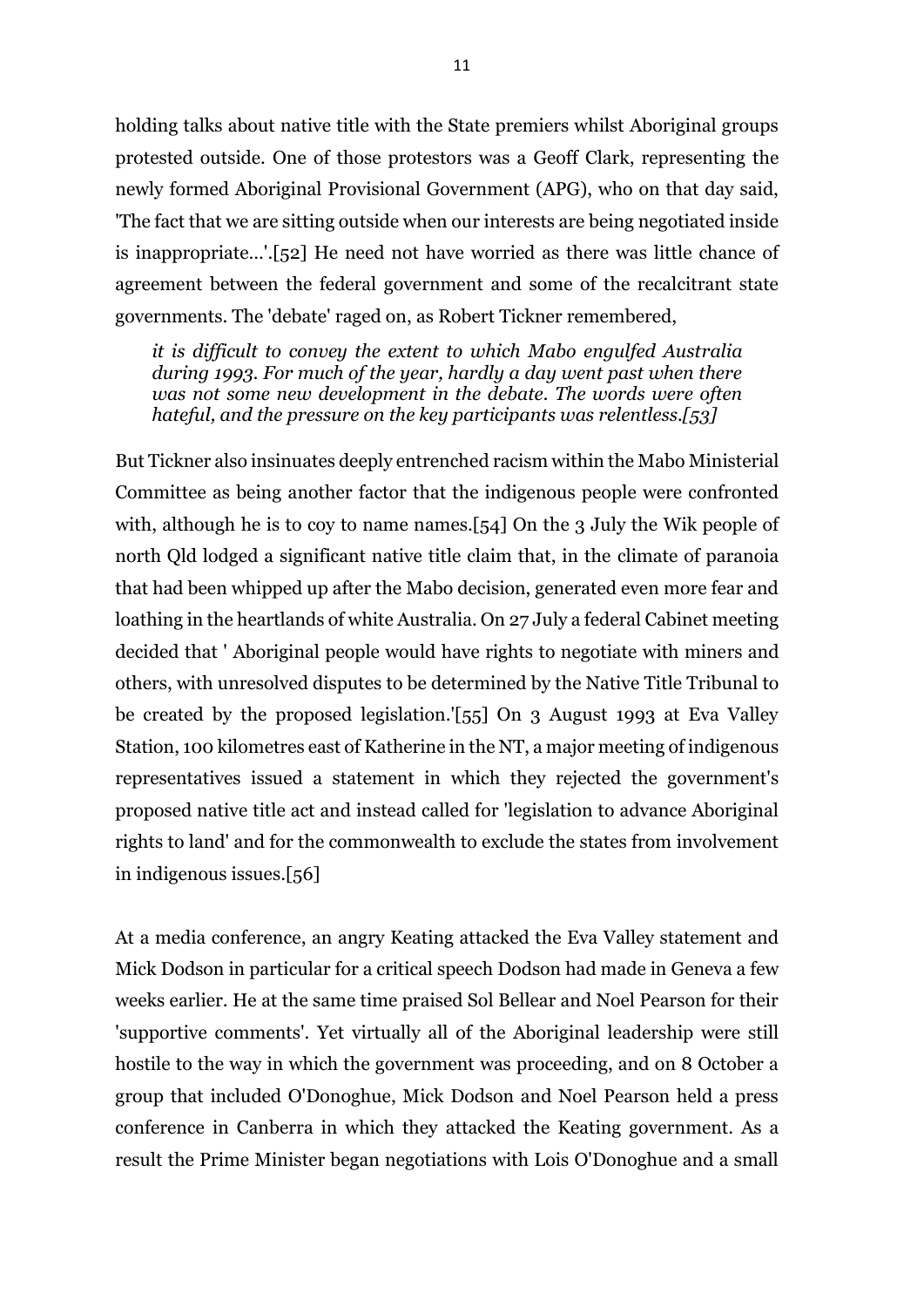group of 'moderate' indigenous negotiators she assembled around her. This elite, self-appointed group, (known as the A-team) included Noel Pearson, Sol Bellear, Marcia Langton, David Ross and others.

Many of those excluded from the operations of the A-team were critical of their efforts. Paul Coe and Charles Perkins issued a joint press release stating,

*Attempting to legitimise the proposed Commonwealth native title legislation by having the Prime Minister negotiating with five Aboriginals so as to say Aboriginal Australia has been consulted is not acceptable. We stress that these Aboriginal negotiators have acted in direct contravention of the resolutions passed by two national meetings of Aboriginal people at Eva Valley and Queanbeyan.[57]*

A second squad of indigenous negotiators, led by Michael Mansell and Aden Ridgeway, dubbed themselves the B-team and met with Democrat and Green senators in an effort to force concessions from the government. But on 19th October the A-team and the government announced they had reached agreement. Lois O'Donoghue at a media conference that day said, 'The decision is historic not because we have gained from the Prime Minister an agreement to everything we sought. We have been willing to compromise in the interests of a truly national settlement'.[58] Many would say there was too much compromise on the part of the A-team. WA Greens Senator Charmarette said 'the main concern is that Aboriginal people wanted and deserved far more than this legislation.'[59] Rob Riley accused the government of 'having sold out the rights of Aboriginal people to the pastoralist, mining and tourist industries.'[60] Nevertheless despite extensive indigenous community concern, Paul Keating introduced the native title legislation into parliament on 16 November 1993.

When the Greens Senator Charmarette announced she could not support the legislation in 'its present form' and expressed support the B-teams criticism's, the leaders of the A-team, with their reputations at stake, attacked Charmarette. Lois O'Donoghue melodramatically declared 'the Greens have hijacked Aboriginal authority today', and Marcia Langton equally melodramatically asserting that without Keating's native title act 'native title will be extinguished everywhere. The mining companies will do us over'.[61]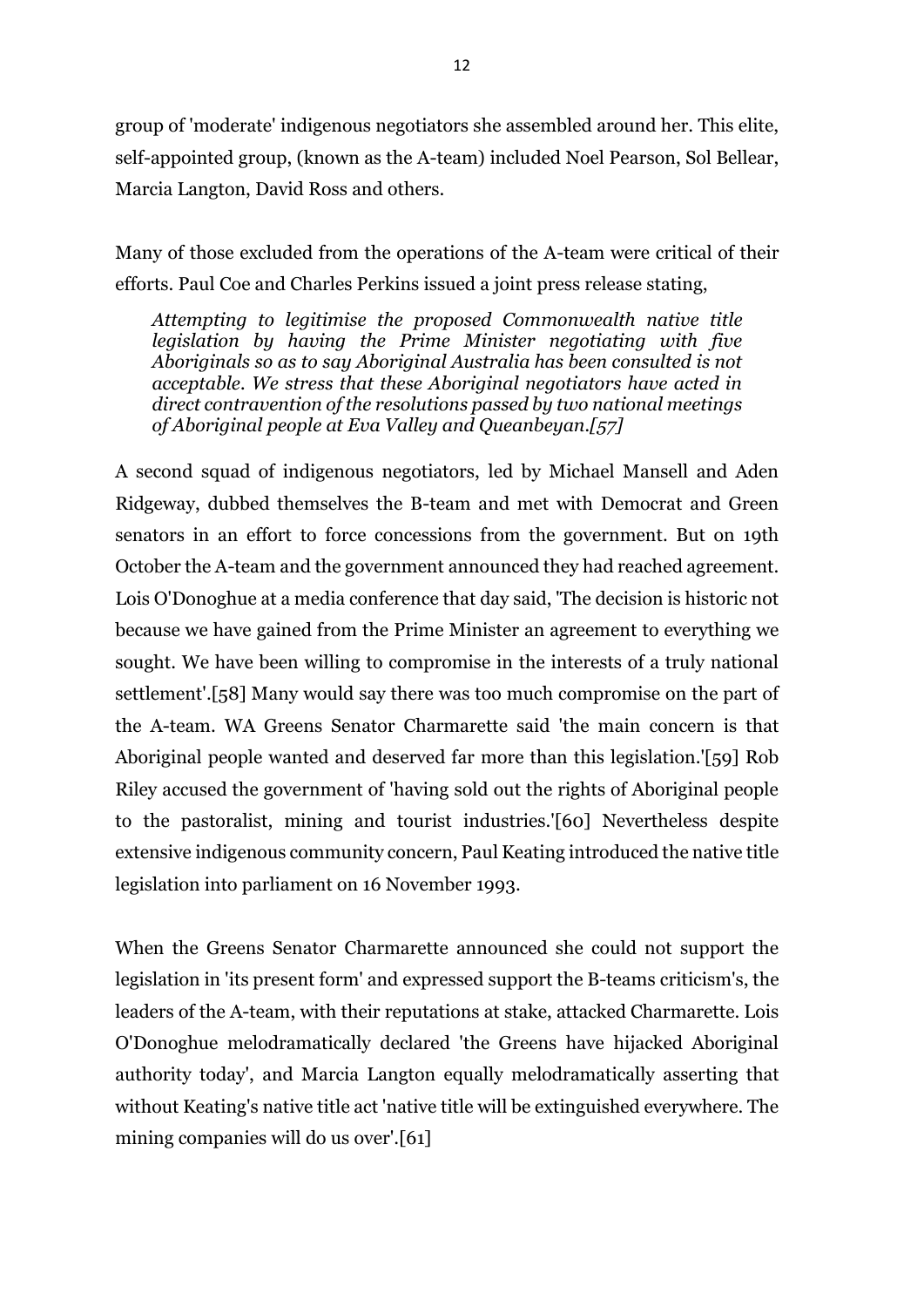The Greens were placed under intense pressure by both the A-team and the Keating government, and ultimately on 21 December 1993 the Native Title Act passed through the Senate and on 1 January 1994 the Act came into force.

For the next two years the Keating government dithered its way through the Hindmarsh Island fiasco, further compounding its poor image and reputation in the eyes of the Indigenous community. By the March 1996 federal election which saw the Howard government elected, most indigenous people (except for those in bureaucracy or in favour with the government) had become completely disillusioned with the Labor government. In the years since it has become apparent to most that the much-heralded Native Title Act resolved little in terms of indigenous claims to land and justice. The recent Yorta Yorta case has dramatically highlighted the shortcomings of the legislation that was agreed to by the A-team. History is now beginning to show that both government duplicity and A-team naivete combined to effectively formalise and codify the historic dispossession of indigenous people. This is the real legacy of the Labor years.

### **Conclusion**

If my analysis of the Hawke/Keating years is accurate, then Indigenous expectations for a Beazley Labor government should be tempered by past reality. Whilst the Hawke government came to power pretending to be a 'social-reformist' government, it proved to be politically, socially and economically conservative. The Labor Party today is even more conservative than the 1980s, so the indigenous community should have few expectations of Labor in terms of the radical change necessary if Indigenous people are to achieve justice in Australia. The changes made to the Labor Party during the Hawke/Keating era have created a party that is prisoner to 'electoralism', i.e. The 'need for a political party to be cautious. It seeks to instigate change only when it seems apparent that the electorate is at least not actively opposed to such a change.'[62] Any political party that is prisoner to 'electoralism' cannot and will not be able to confront the historical challenges of Aboriginal affairs.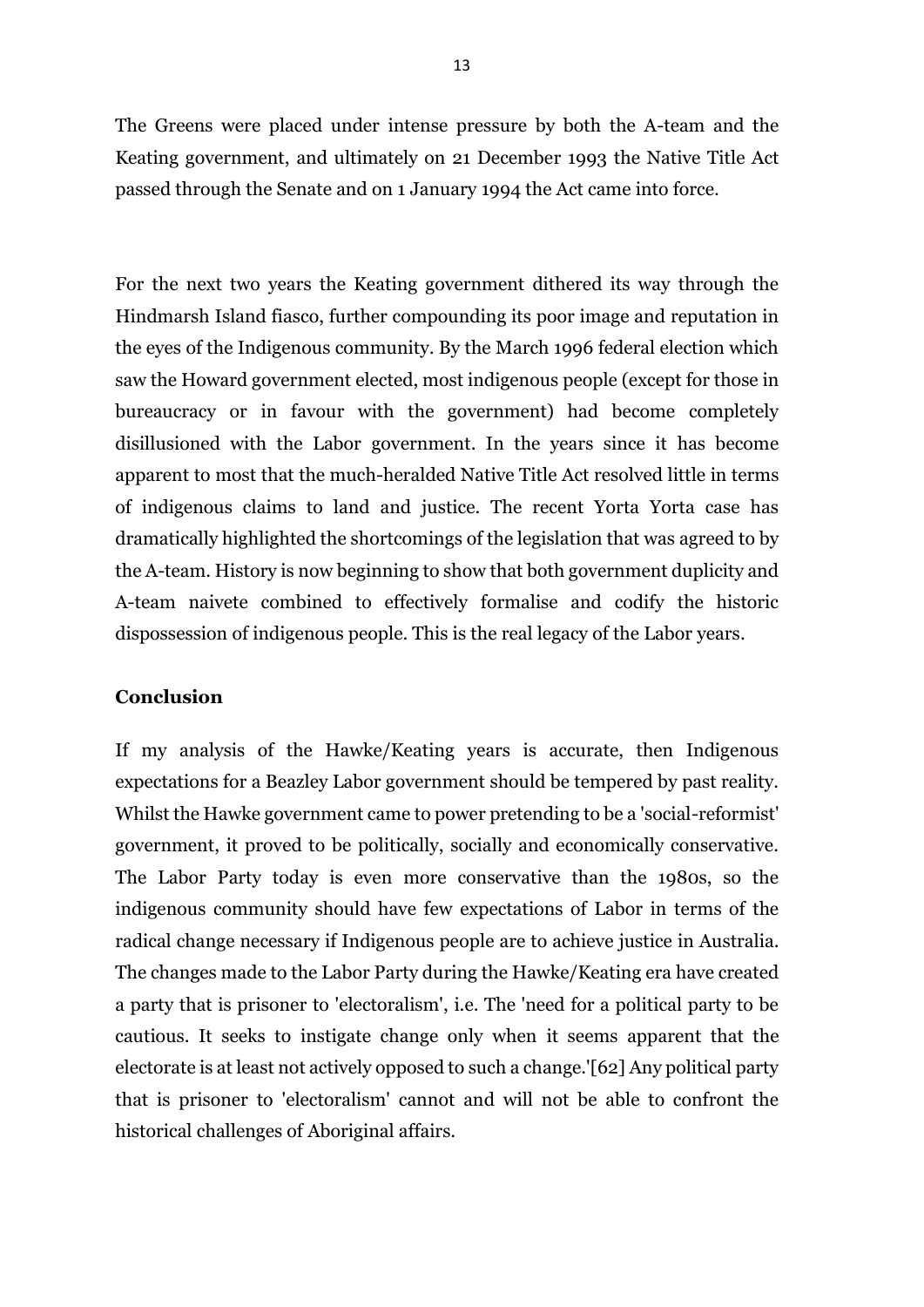So despite paying lip service to grand principles and an essentialist, romanticist view of Aboriginal Australia, both Hawke and Keating revealed their true allegiance to the status quo and powerful vested interests when the chips were down. In this scenario it is little wonder many indigenous activists treat the promises of a potential Beazley Labor government with caution and suspicion.

#### **Gary Foley**

14 June 2001

#### **Notes**

[1] Paul Keating, speech to launch the Australian Quarterly Essay, in Age,Saturday 7 April 2001. [2] Grattan, M., "Aborigines 'embassy' down but their flag flying high", Age, 22nd July 1972. [3] Peter Read, Charles Perkins: A Biography, Ringwood, Penguin, 2001, p. 160. [4] Ibid., pp. 169-170. [5] Ibid., p. 169. [6] Read, 2001, p. 175. [7] Read, 2001, p. 178. [8] Robert Tickner, Taking a Stand: Land Rights to Reconcilliation, Sydney, Allen & Unwin, 2001, p. 14. [9] Ibid., p. 15. [10] Peter Read, 2001, p. 209. [11] John Pilger, A Secret Country, London, Jonathan Cape, 1989, p. 179. [12] Robert Tickner, 2001, p. 21. [13] John Button, John Button: as it happened, Melbourne, Text Media, 1998, p. 125. [14] Robert Tickner, 2001, p. 23. [15] Ibid., p. 21. [16] Ibid., p.295. [17] Robert Tickner, 2001, p. 21. [18] Dean Jaensch, The Hawke-Keating hijack, Sydney, Allen & Unwin, 1989, p. 116. [19] Rob Riley quoted in, "Aborigines Losing Patience With Labor: NAC Chief", Age, 12 October 1984. [20] Peter Read, 2001, p. 297. [21] Ibid., p. 299. [22] David, Roberts, "Self-Determination and the Struggle for Aboriginal Equality", in C. Bourke, E.Bourke, B.Edwards, Aboriginal Australia, UQP, 1994. [23] Canberra Times, 6 March 1986. [24] Scott Bennett, Aborigines and Political Power, St. Leonards, Allen & Unwin, 1989, pp. 18 - 19. [25] Bain Attwood & Andrew Markus, (eds), The Struggle for Aboriginal Rights: A Documentary History, St. Leonards, Allen & Unwin, 1999, p. 279. [26] Robert Tickner, 2001, p. 50. [27] Ibid., p. 51. [28] See David Langsam, "It's my party and I'll cry if I want to", New Statesman (UK), 15th January 1988, and "Aboriginal Leader Gary Foley Talks Tough", City Limits Magazine, (London, UK)12th November 1987, and "Who's Who and What's Up in the Land of Oz", Cherry Ripe - Observer magazine (UK), 13th December 1987. [29] Robert Tickner, 2001, p. 68. [30] Seth Mydans , "Aborigines Cast a Shadow Over Australia's Party", New York Times (USA) 26th January 1988, p. 2. [31] Robert Tickner, 2001, p. 33. [32] Peter Read, 2001, p. 314. [33] Ibid., pp. 322-333. [34] Ibid., p. 327. [35] Peter Read, 2001, p. 327.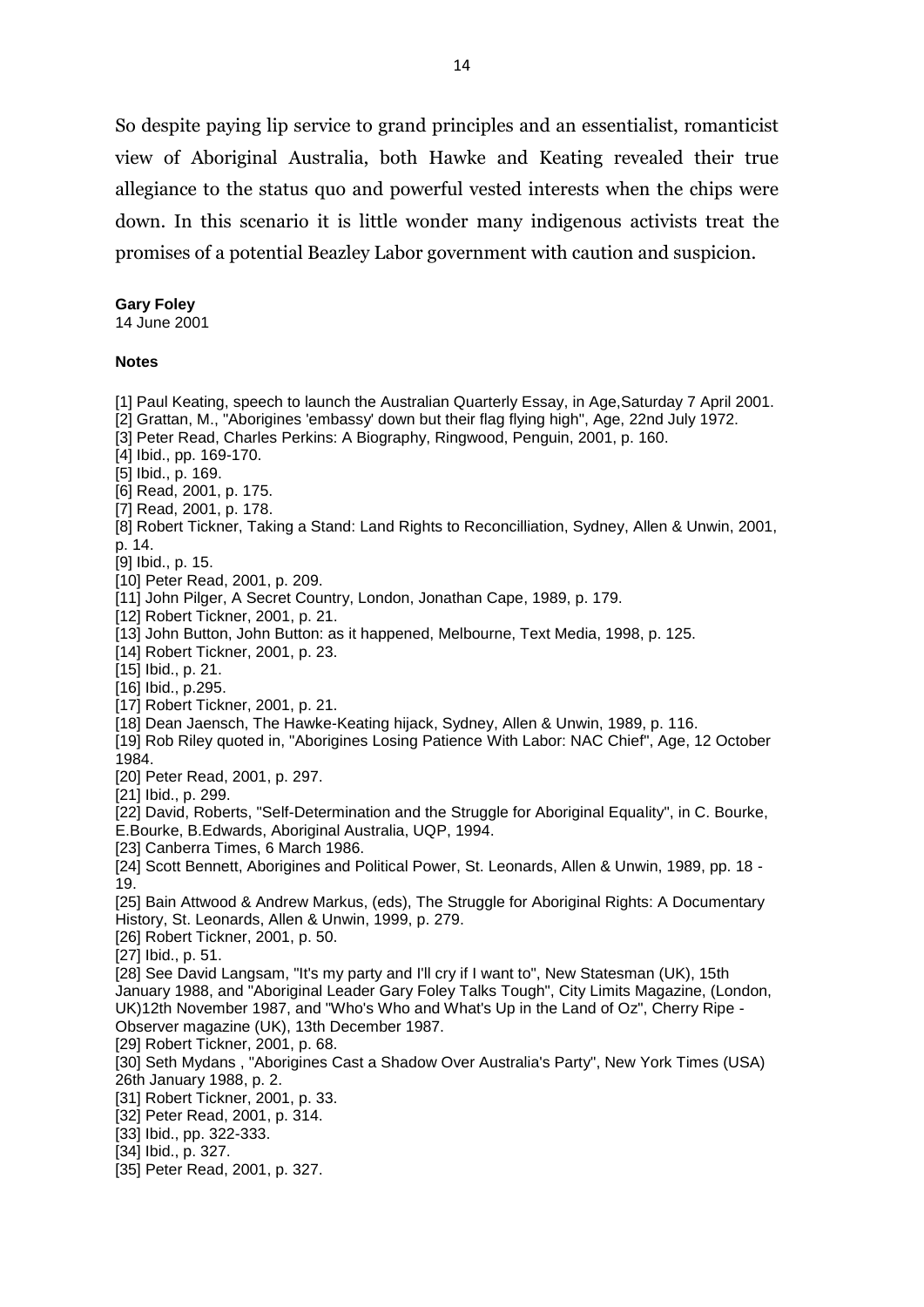[36] Ibid., p. 319. [37] Frank Brennan, Sharing the Country: The case for an agreement between black and white Australians, Ringwood, Penguin, 1991, p. 157. [38] Robert Tickner, 2001, p. 54. [39] Mabo and Orr v Queensland (1992) High Court of Australia, CLR. [40] Robert Ticknet, 2001, p. 86. [41] Michael Mansell, "The Mabo Case: The court gives an inch but takes a mile", APG Papers, Aboriginal Provisional Government, Vol. 1 July 1992. [42] David, Roberts, "Self-Determination and the Struggle for Aboriginal Equality", in C. Bourke, E.Bourke, B.Edwards, Aboriginal Australia, UQP, 1994. [43] Andrew Markus, "Between Mabo and a Hard Place", in Bain Attwood, (ed) In the Age of Mabo: History, Aborigines and Australia, St. Leonards, Allen & Unwin, 1996, p. 93. [44] Peter Burnett, Chair of Australian Mining Industry Council (AMIC), in letter to Dept. of Prime Minister & Cabinet, 22 December 1992, quoted in Robert Tickner, 2001, p. 101. [45] Robert Tickner, 2001, p. 107. [46] Ibid., p. 108. [47] Ibid., p.109. [48] Robert Tickner, 2001, p. 110. [49] Rob Riley, quoted in Robert Tickner, 2001, p. 114. [50] Ibid., p. 121. [51] Bain Attwood & Andrew Markus, (eds), The Struggle for Aboriginal Rights: A Documentary History, St. Leonards, Allen & Unwin, 1999, p. 331. [52] "Heads of government meeting 'somewhat curious'", Canberra Times, 9 June 1993. [53] Robert Tickner, 2001, p. 137. [54] Ibid., pp. 139 - 140. [55] Ibid., p. 144. [56] Eva Valley Statement, 5 August 1993, from, H.C. Coombs, Aboriginal Autonomy, Cambridge, Cambridge University Press, 1994, pp. 231 - 234. [57] Joint Press Release by Paul Coe and Charles Perkins, Aboriginal Legal Service, 11 November 1993. [58] Bain Attwood & Andrew Markus, 1999, p. 337. [59] Christabel Charmarette, "Charmarette details problems with proposed native title legislation", media release, 30 november 1993. [60] Robert Tickner, 2001, p. 201. [61] Ibid., pp. 209 - 210. [62] Dean Jaensch, 1989, p.158.

### **Bibliography**

#### **Primary Source**

ATSIC, The Native Title Act 1993: A Plain English Introduction, Commonwealth of Australia, January 1994.

ATSIC, "The Mabo Judgement", ATSIC Information Kit on Native Title, ATSIC Office of Public Affairs, 1994.

John Button, John Button: as it happened, Melbourne, Text Media, 1998.

Committee of Review of Aboriginal Employment and Training Programs, Aboriginal Employment and Training Programs : Report of the Committee of Review. Canberra, 1985.

Keating, Paul, speech to launch the Australian Quarterly Essay, in Age,Saturday 7 April 2001. Mabo and Orr v Queensland (1992) High Court of Australia, CLR.

Tickner, Robert, Taking a Stand: Land Rights to Reconcilliation, Sydney, Allen & Unwin, 2001.

#### **Secondary Source**

Attwood, Bain, (ed), "Introduction", In the Age of Mabo, St. Leonards, Allen & Unwin, 1996. Attwood, Bain, "Introduction" in Attwood, B. & Arnold, J. (eds) Power, Knowledge and Aborigines, Melbourne, 1992.

Attwood, Bain & Markus, Andrew, (eds), The Struggle for Aboriginal Rights: A Documentary History, St. Leonards, Allen & Unwin, 1999.